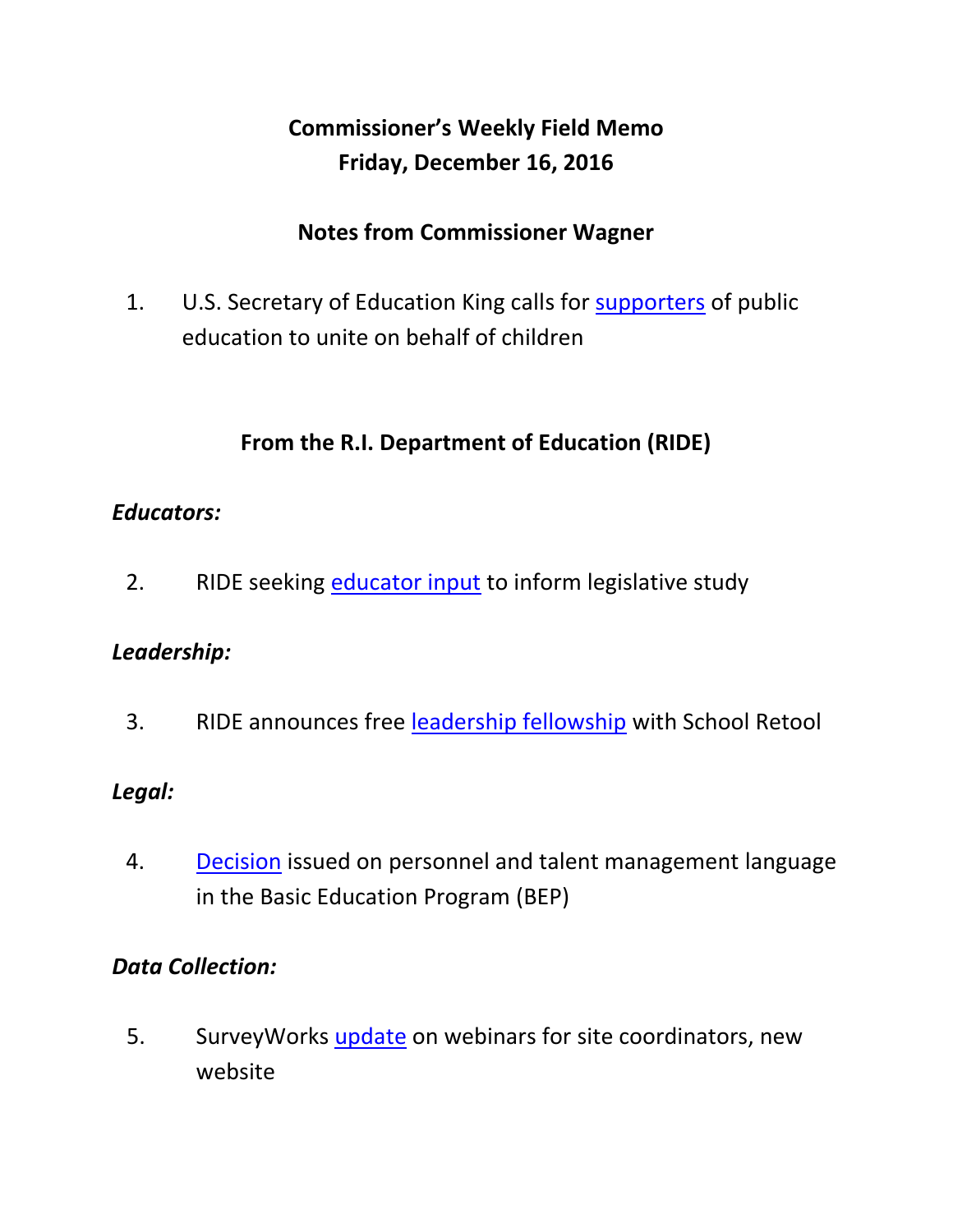- 6. *Reminder:* Dates [changed](#page-8-1) for reviewing Student Exit Data for Calculation of Cohort Graduation Rates
- 7. *Reminder:* ISS Pre-K Module data updates [clarification](#page-9-0)
- 8. *Reminder:* Teacher Attendance [collection](#page-9-1)
- 9. *Reminder:* Data Collection [calendar](#page-9-2)
- 10. *Reminder:* Data Collection [webinar](#page-9-3)
- 11. Reminder: Several data **collections** are open, due in next month

#### *Meetings:*

12. Council on Elementary and Secondary Education to [meet](#page-10-1) on **Tuesday** (December 20)

### **From the U.S. Department of Education (USED)**

- 13. USED opens [applications](#page-11-0) for Summer 2017 Student Internships
- 14. Arts in Education Program seeking [input](#page-12-0) for 2017 competition
- 15. *Reminder:* [Applications](#page-13-0) for School Ambassador Fellowship open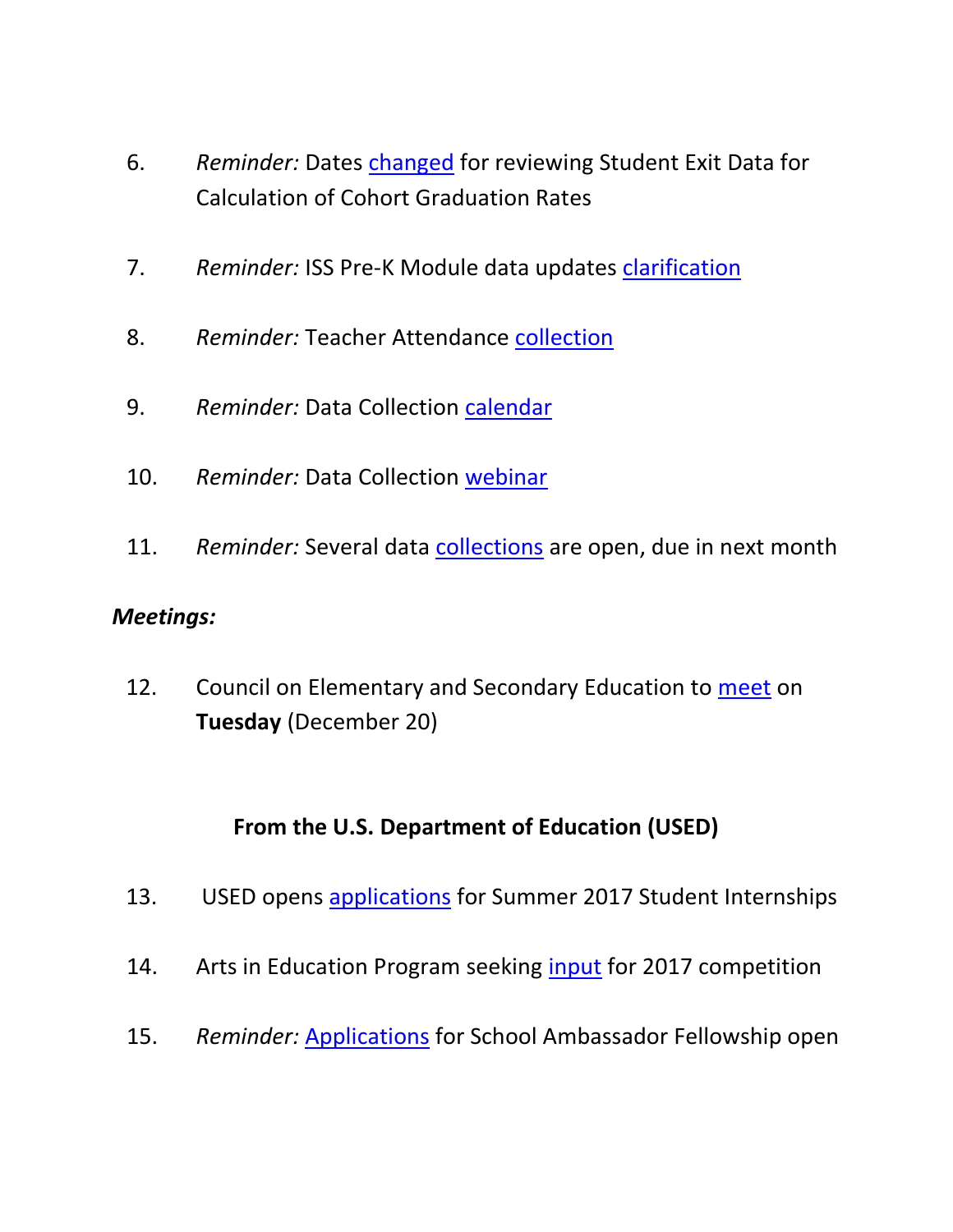#### **From other organizations**

- 16. Newport Jazz Assembly Band [available](#page-14-0) for free school performances
- 17. Students encouraged to [participate](#page-15-0) in 2017 Get Healthy! Rhode Island Poster Contest

#### **Action Item Calendar**

**Next Friday (December 23):** [Reviewing Student Exit Data for](https://www.eride.ri.gov/eRide40/DataDictionary/ViewDetails.aspx?ID=356)  [Calculation of Cohort Graduation Rates -](https://www.eride.ri.gov/eRide40/DataDictionary/ViewDetails.aspx?ID=356) **Due December 30:**  [Early Childhood Special Education Data -](https://www.eride.ri.gov/eRide40/DataDictionary/ViewDetails.aspx?ID=363) **Due January 12:**  [Reporting Student Contacts -](https://www.eride.ri.gov/eRide40/DataDictionary/ViewDetails.aspx?ID=342) **Due**

#### **Notes from Commissioner Wagner**

<span id="page-2-0"></span>**1. U.S. Secretary of Education King calls for supporters of public education to unite on behalf of children**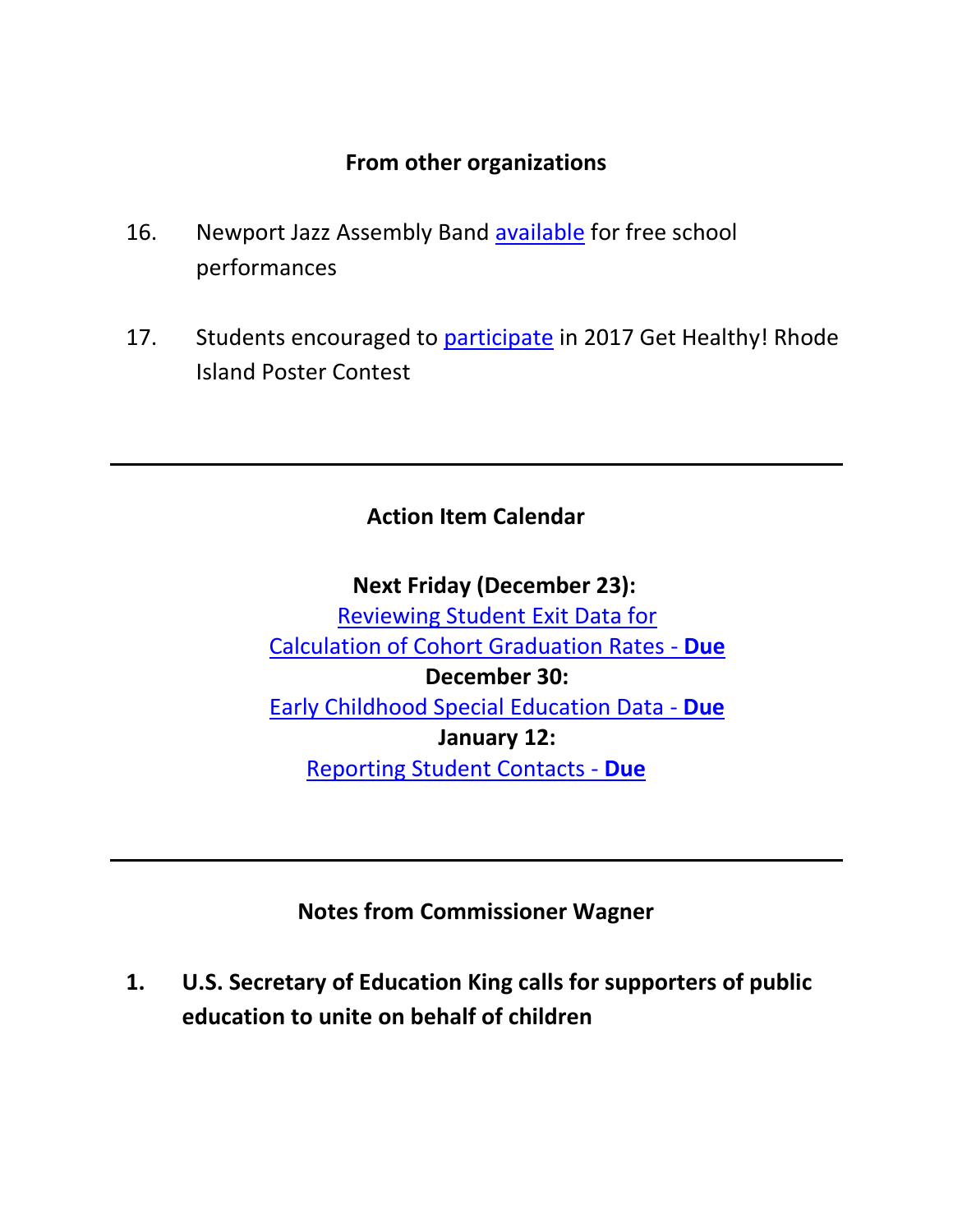I would like to share with you some remarks from Secretary King on the importance of working together to provide all students – particularly those who are the most vulnerable – with the opportunities they need to be successful:

During a speech at the Center for American Progress, King laid out a bold vision for how the country can unite and move forward in ensuring equity and excellence in public education – from preschool through college.

"For all who believe that strong, equitable public education is central to a healthy democracy and a thriving economy, now is the moment for us to set aside the policy differences that we have let divide us, and move forward together courageously to defend and extend this fundamental American institution," King said.

During his speech, King highlighted passage of the Every Student Succeeds Act (ESSA), which was signed into law by President Obama a year ago, as an opportunity to move the nation forward together. And he called on those who have been on either side of debates over issues including testing, accountability, charter schools, and effective teaching to come together around shared values.

"Today we have a choice to make. We can continue to argue amongst ourselves about our disagreements. Or we can work together in pursuit of larger goals," King said. "Now, I am not saying that we have to agree on every tactic or strategy. We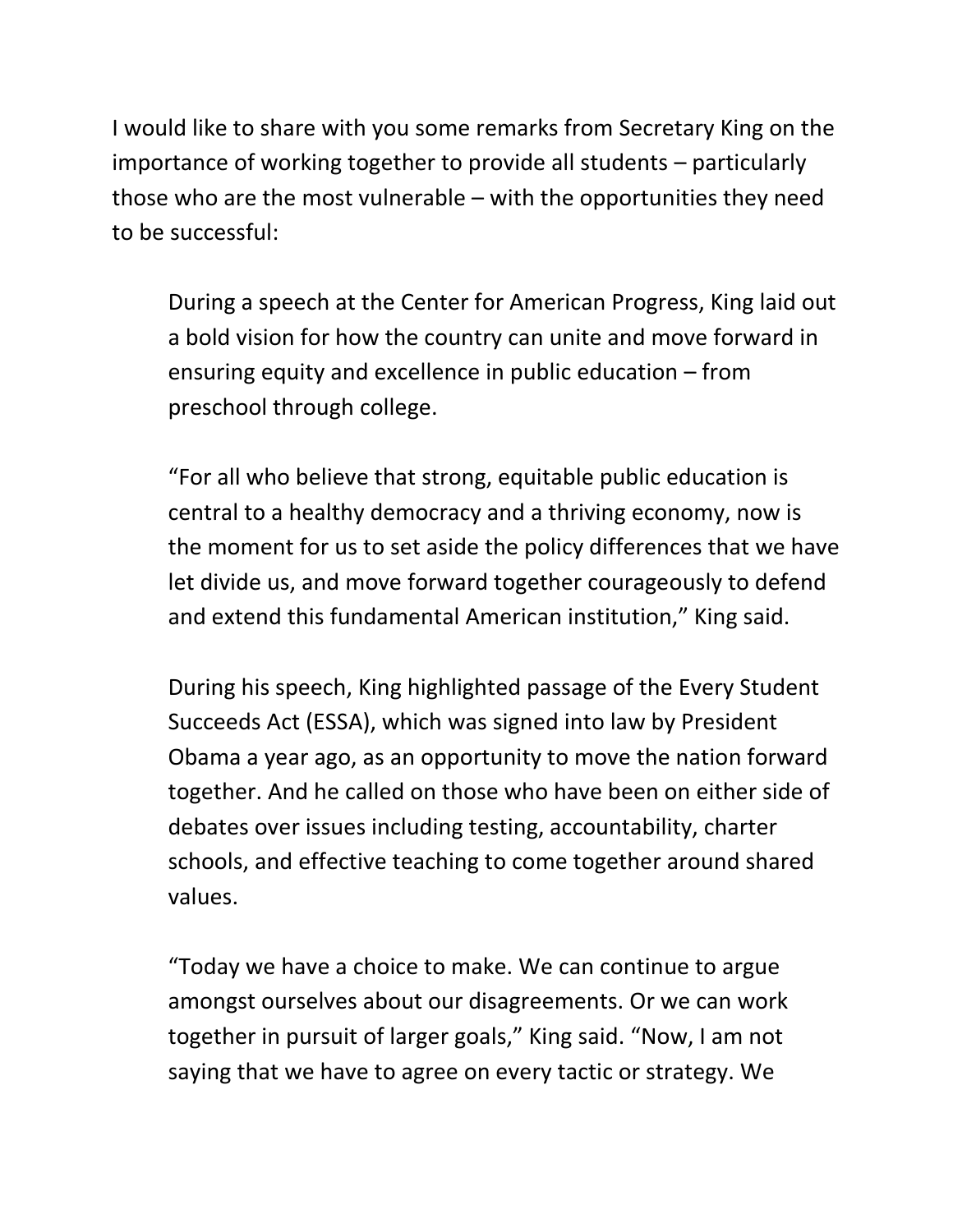won't. But I am saying that we can reject false dichotomies and disparaging rhetoric. We can stop questioning our natural allies' intentions and fight side by side for the belief that every student in America has the right to a great public education."

The nation has seen encouraging progress over the last eight years.

- The high school graduation rate is at an all-time high of 83 percent;
- Dropout rates are down, particularly for black and Latino students;
- Hundreds of thousands more children are attending high quality pre-school programs;
- Achievement gaps by race and gender are closing;
- More black and Latino students are attending college; and
- The most recent national data saw the largest, most diverse class completing higher education in our history.

"But, for all our progress, more is required to meet the challenges our nation will face in the years to come…," King said. "It is not enough for those already prosperous to prosper. Unless we are ensuring that all Americans can meaningfully participate in our nation's growth, our nation will not succeed."

King also called for equitable funding for the students, schools and districts that need the most help, reiterated the benefits of school diversity for all students, and called on education leaders to remain focused on preschool quality and college completion.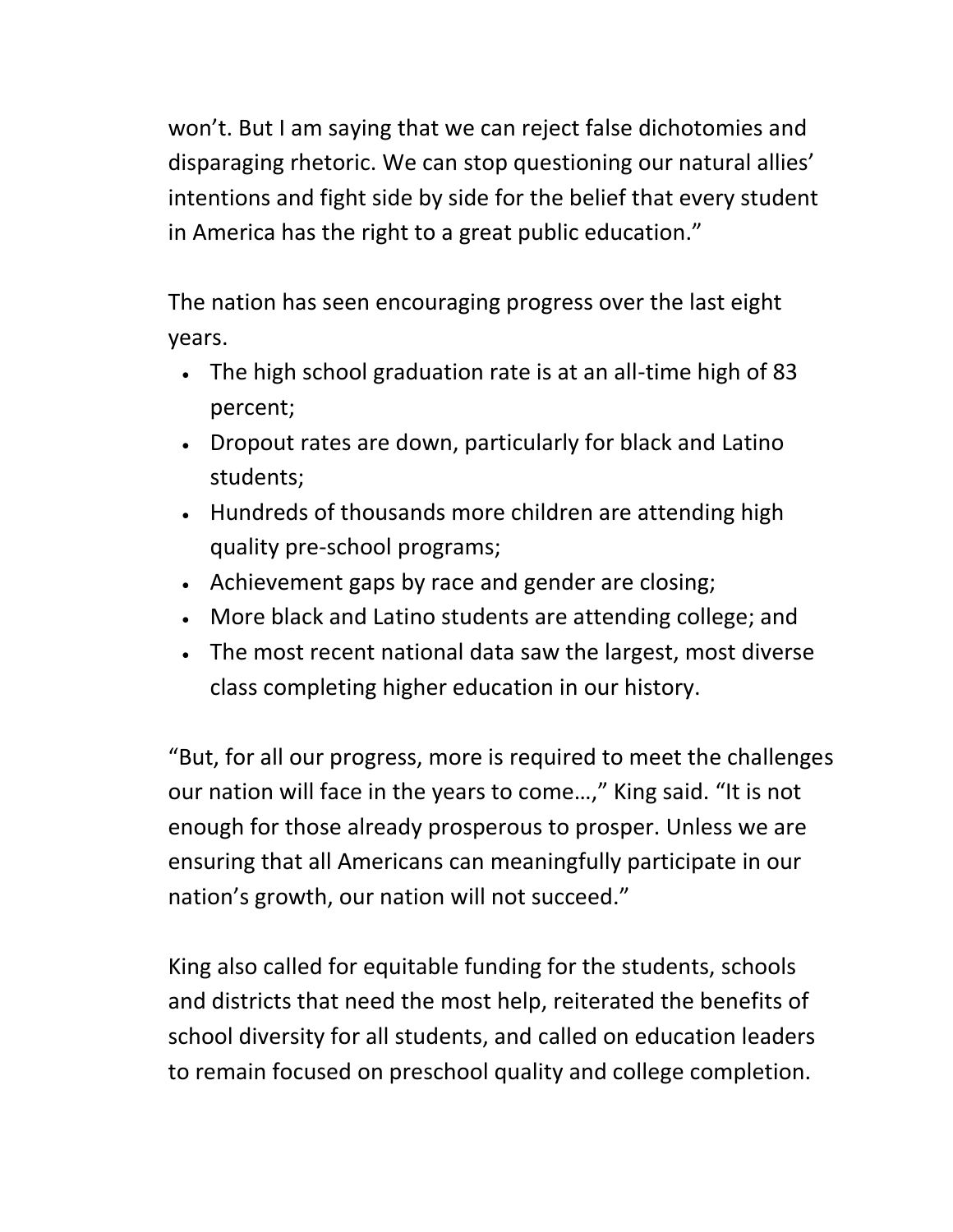"We must continue to press on, firm in the knowledge that when we pull others up, they do not pull us down. When the light of opportunity shines on those who lack it, it does not dim for those already in its glow."

To read the full article and Secretary King's remarks, please click [here.](http://www.ed.gov/news/press-releases/king-calls-supporters-public-education-unite-behalf-children)

## **From the R.I. Department of Education (RIDE)**

#### *Educators:*

## <span id="page-5-0"></span>**2. RIDE seeks educator input to inform legislative study**

During the last session, the General Assembly passed legislation, subsequently signed by Governor Raimondo, which requires RIDE to conduct a study related to curriculum, professional development, and leadership needs in Rhode Island.

As part of our work to support this study, RIDE has created a survey to gather input from Rhode Island educators. Participation from *all educators* (including teachers, superintendents, assistant superintendents, curriculum directors, special education directors, principals and other building-level administrators) is extremely important to this process and will help inform the future of education in Rhode Island.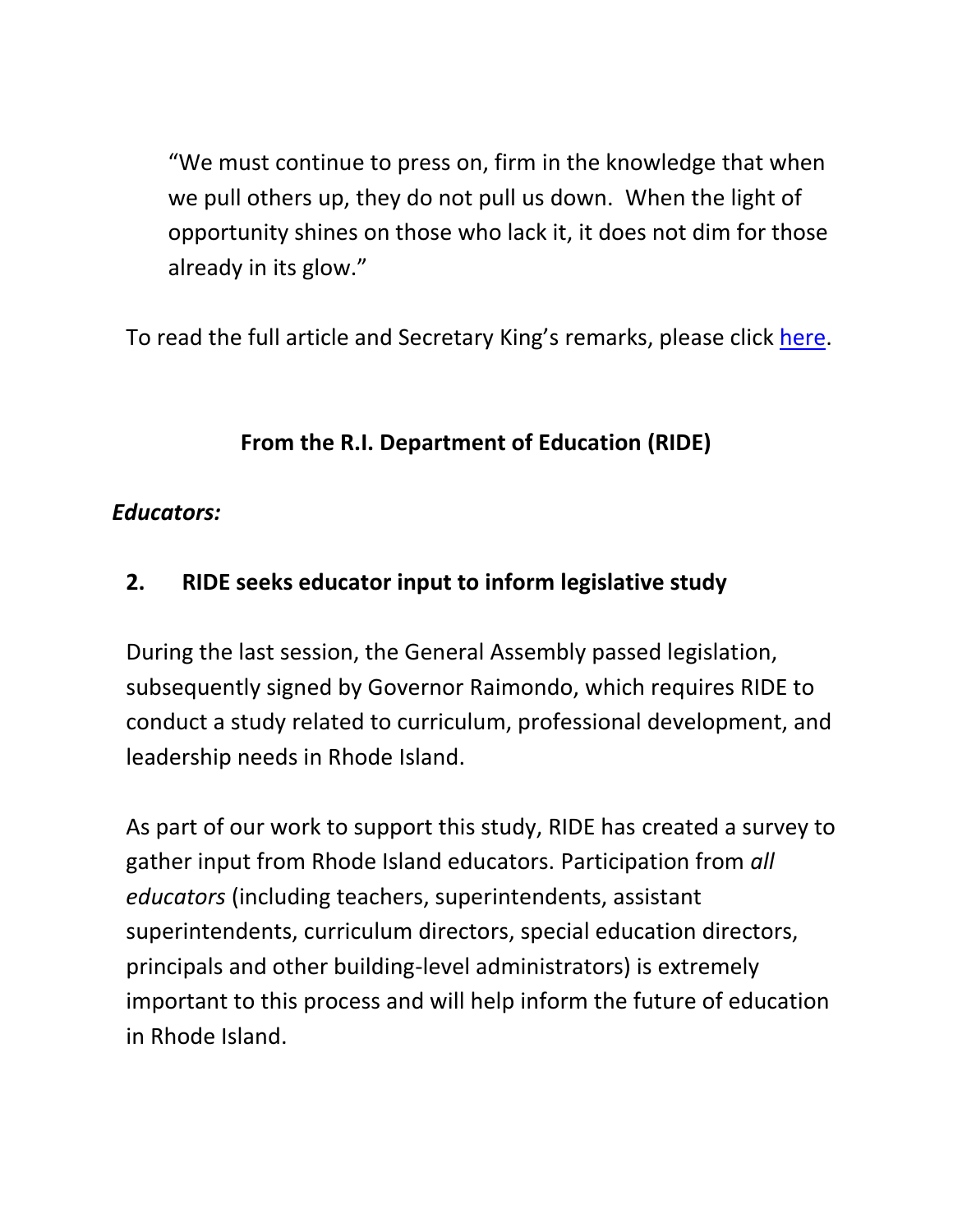We thank you in advance for taking the time to complete this short survey by **Friday, December 23**: [https://www.surveymonkey.com/r/ri](https://www.surveymonkey.com/r/ri-edsurvey)[edsurvey](https://www.surveymonkey.com/r/ri-edsurvey)

#### *Leadership:*

## <span id="page-6-0"></span>**3. RIDE announces free leadership fellowship with School Retool**

The Rhode Island Department of Education (RIDE), IDEO, and the Stanford Institute of Design are excited to announce the expansion of School Retool to Rhode Island. This fellowship provides another leadership opportunity to educators in addition to those RIDE is already providing through the leadership mini-grant competition.

School Retool is an opportunity for leaders to re-think what is possible in their school and to learn and try out a framework for making change that starts with small experiments, called hacks, that can lead to big transformations in student outcomes over time. Through the fellowship, leaders learn how to start small, fail forward, and adopt a bias to action in their work. Following the fellowship, leaders are equipped with a set of tools and experiences that they continue to leverage as they build on the work started in School Retool. Check out this [video](https://vimeo.com/album/3443329/video/170687712) to learn more about a principal's journey in the fellowship.

The Fellowship is free to leaders, runs from February through April, and will include in-person workshops, personal coaching, peer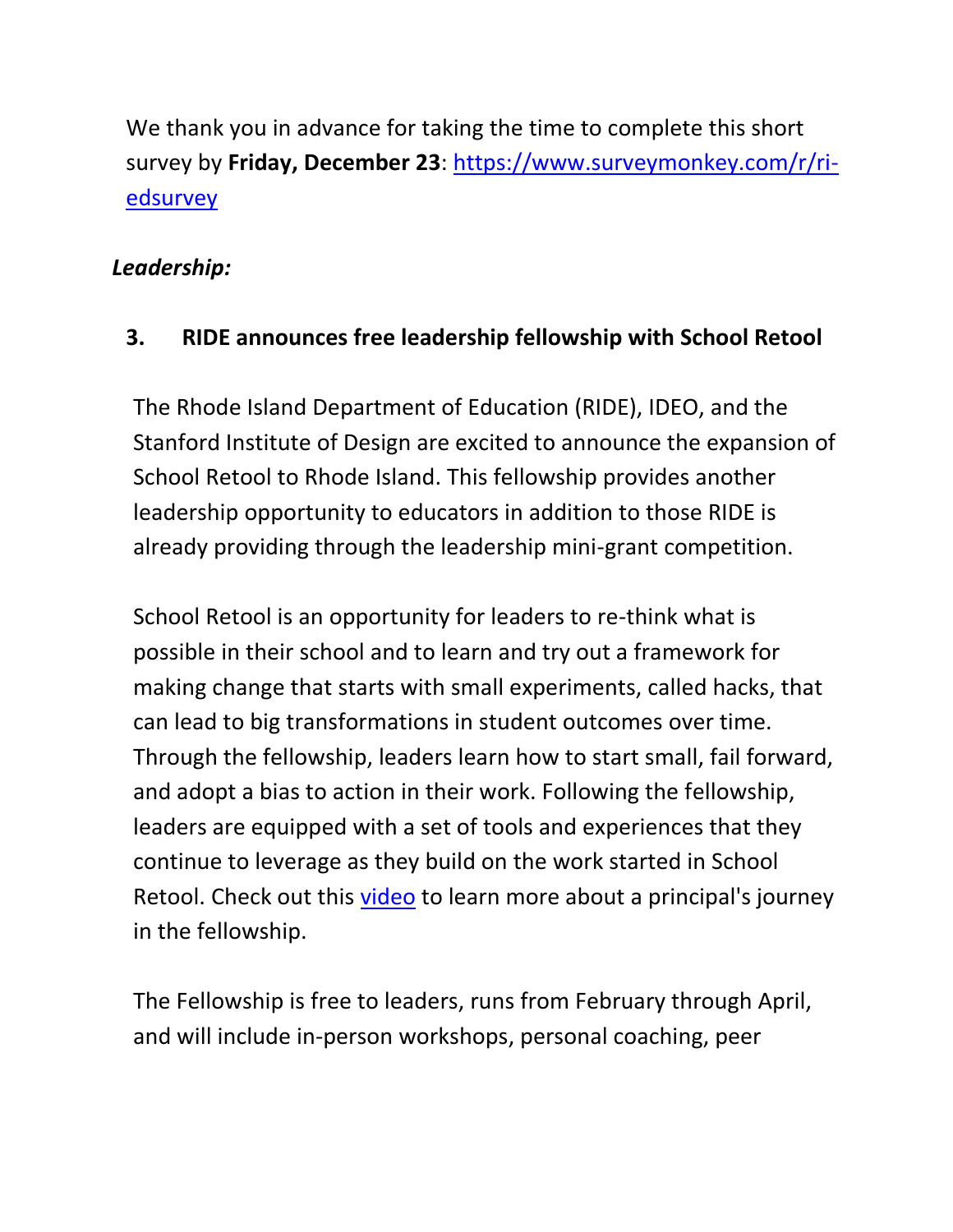support, and lots of inspiration. Each participant is required to commit five full days over the three-month fellowship.

Interested school leaders should submit an application by **January 12,**  2017 at [www.schoolretool.org.](http://www.schoolretool.org/) While open to all school leaders, a preference exists for middle or high school principals from schools where at least 40% of students qualify for free and reduced lunch.

For further information or support regarding this grant, email Stephen Osborn at [Stephen.Osborn@ride.ri.gov.](mailto:Stephen.Osborn@ride.ri.gov)

#### *Legal:*

## <span id="page-7-0"></span>**4. Decision issued on personnel and talent management language in the Basic Education Program (BEP)**

RIDE has issued this Commissioner's Decision on language relating to personnel and talent management in the Basic Education Program (BEP):

Warwick School Committee v. Warwick Teachers' Union, Local 915, AFT, and the Rhode Island Department of Education: "The Basic Education Program (BEP) is a valid regulation with the full force of law and is therefore effectively written into the collective bargaining agreement between the Warwick School Committee and the Warwick Teachers' Union. Given that the BEP does not allow for job fairs that assign teachers to specific assignments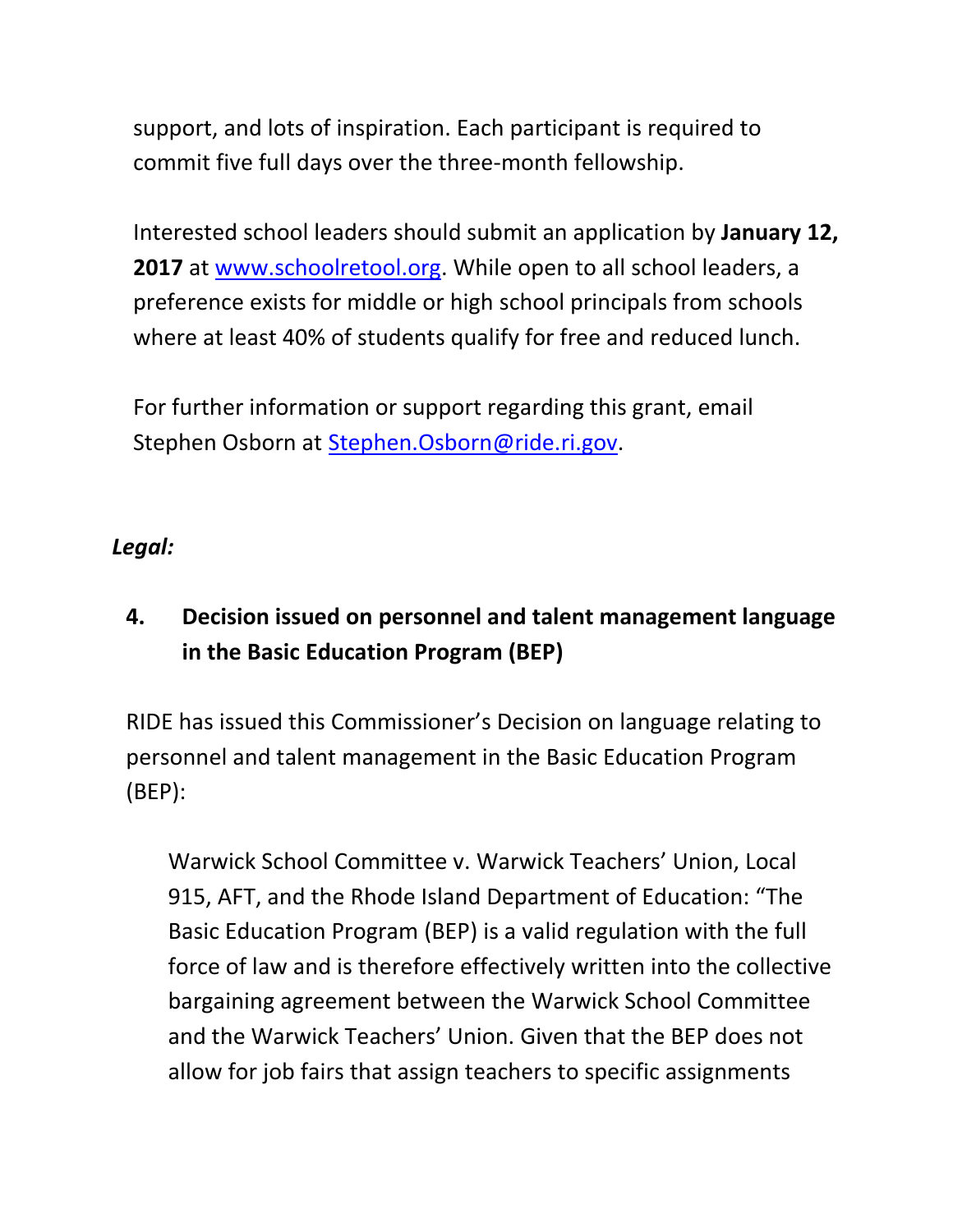based solely on seniority, Warwick must implement a new methodology of assigning teachers that comports with the BEP."

To read the full decision, please click [here.](http://www2.ride.ri.gov/applications/RideDirectory/DOCS/2016/024-16%20Warwick%20S.C.%20vs.%20Warwick%20T.U.11-28-16.pdf)

### *Data Collection:*

# <span id="page-8-0"></span>**5. SurveyWorks update on webinars for site coordinators, new website**

Better than 70% of schools have assigned a site coordinator for the upcoming surveys. RIDE will be scheduling webinars in early January for all site coordinators.

We have developed a website at [Surveyworks.ride.ri.gov](http://surveyworks.ride.ri.gov/index.html) to keep all stakeholder informed.

Please contact Peg Votta (401-222-8412, [margaret.votta@ride.ri.gov\)](mailto:margaret.votta@ride.ri.gov) if you have questions. Thank you for your interest and commitment.

# <span id="page-8-1"></span>**6. Reminder: Dates changed for reviewing Student Exit Data for Calculation of Cohort Graduation Rates**

We moved the dates out a week for: [Reviewing Student Exit Data for](https://www.eride.ri.gov/eRide40/DataDictionary/ViewDetails.aspx?ID=356)  [Calculation of Cohort Graduation Rates.](https://www.eride.ri.gov/eRide40/DataDictionary/ViewDetails.aspx?ID=356) The module opened December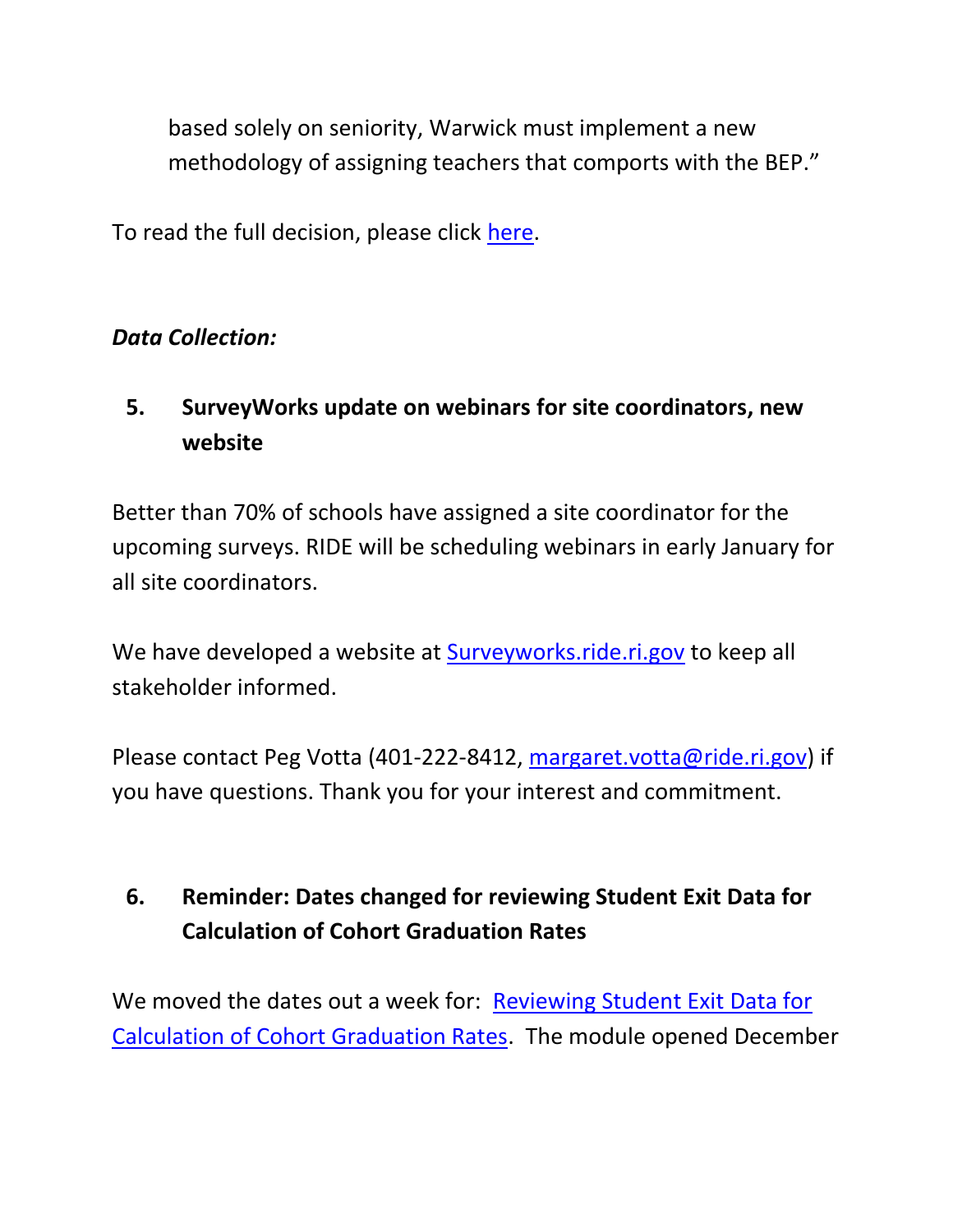8 th, and will close on December 23rd . Extensions *will not* be given so please make sure to complete it on time.

#### <span id="page-9-0"></span>**7.** *Reminder:* **ISS Pre-K Module data updates clarification**

We have updated the documentation to help clarify the coding of preschoolers in the enrollment and TCS files. The new documentation is located [here.](http://www.ride.ri.gov/Portals/0/Uploads/Documents/PK_TCS_Setup_v3.7.2.pdf)

### <span id="page-9-1"></span>**8.** *Reminder:* **Teacher Attendance collection**

Only 12 districts have submitted their teacher attendance records. These data will be used for federal reporting, so if you haven't submitted data for this collection, please do so soon.

### <span id="page-9-2"></span>**9.** *Reminder:* **Data Collection calendar**

The [Data Collection Calendar](https://www.eride.ri.gov/eRide40/DataDictionary/Calendar.aspx) contains all of the open and due dates for data collections, and report submissions. These may change as the school year progresses in response to updates by external entities. Please review the calendar on a regular basis in order to remain compliant with data submissions.

### <span id="page-9-3"></span>**10.** *Reminder:* **Data Collection webinar**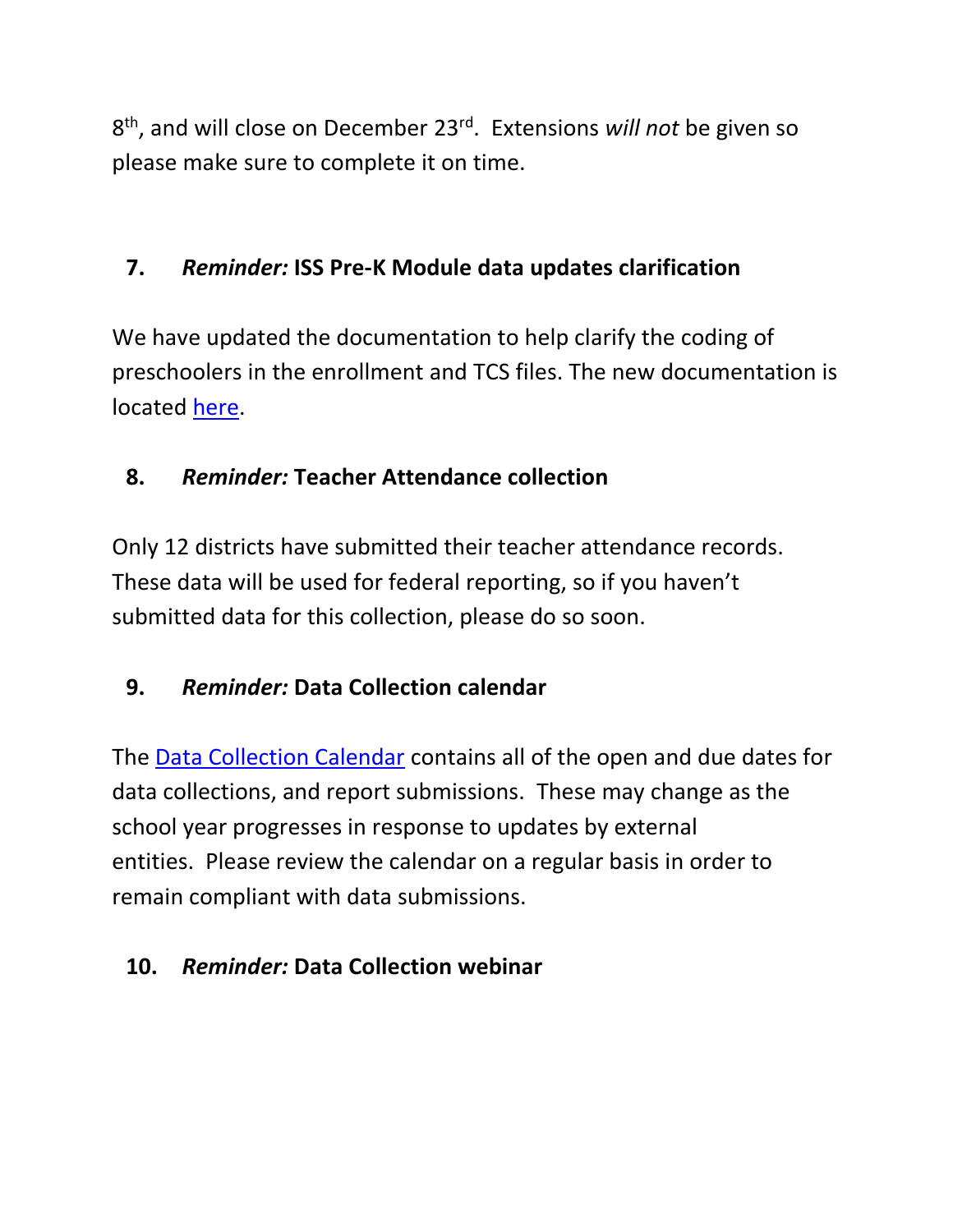Beginning **Tuesday (December 6)**, the data collection webinar will be at *11 a.m.* on Tuesdays. You will need to [register](https://attendee.gotowebinar.com/register/7717991463351728385) for the new webinar time.

## <span id="page-10-0"></span>**11.** *Reminder:* **Several data collections are open, due in next month**

The following are upcoming data-collection deadlines:

- Next Friday (December 23): [Reviewing Student Exit Data for](https://www.eride.ri.gov/eRide40/DataDictionary/ViewDetails.aspx?ID=356)  [Calculation of Cohort Graduation Rates -](https://www.eride.ri.gov/eRide40/DataDictionary/ViewDetails.aspx?ID=356) **Due**
- December 30: [Early Childhood Special Education data -](https://www.eride.ri.gov/eRide40/DataDictionary/ViewDetails.aspx?ID=363) **Due**
- January 12: [Reporting Student Contacts -](https://www.eride.ri.gov/eRide40/DataDictionary/ViewDetails.aspx?ID=342) **Due**

Information about upcoming data collections can be found on the [data](https://www.eride.ri.gov/eRide40/DataDictionary/Calendar.aspx)  [collection calendar.](https://www.eride.ri.gov/eRide40/DataDictionary/Calendar.aspx) Weekly collection [webinars](https://attendee.gotowebinar.com/register/7717991463351728385) provide details regarding upcoming collections, along with a question-and-answer feature.

If you have any questions about data collections or the webinar, please submit a help-desk ticket, at [https://support.ride.ri.gov.](https://support.ride.ri.gov/)

### *Meetings:*

<span id="page-10-1"></span>**12. Council on Elementary and Secondary Education to meet on Tuesday (December 20)**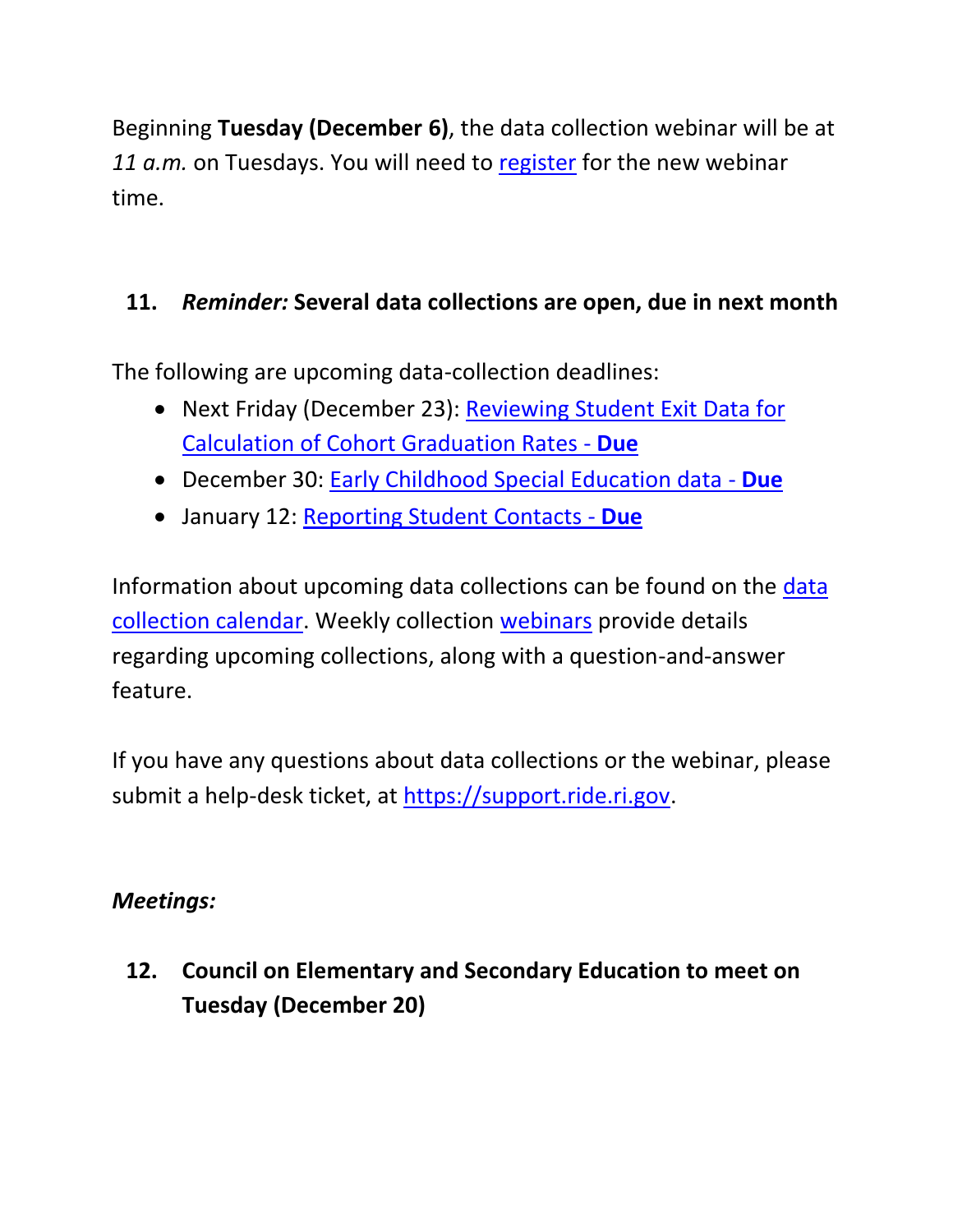The next Council on Elementary and Secondary Education meeting will take place on **Tuesday** (December 20), at 5:30 p.m., at the Providence Campus of the University of Rhode Island (Paff Auditorium,  $1<sup>st</sup>$  Floor), 80 Washington Street, Providence. RIDE will post the agenda and supporting documents **today** (December 16) by 5:30pm.

## **From the U.S. Department of Education (USED)**

# <span id="page-11-0"></span>**13. USED opens applications for Summer 2017 Student Internships**

High school students: Have you ever wondered about pursuing a federal career? Are you interested in public service? Would you like to gain valuable work experience and help move the needle on education issues in this country?

An internship at USED is one of the best ways students can learn about education policy and working in the civil service. It's also a fantastic opportunity to develop crucial workplace skills that will help you in whatever career path you choose. And, it's an opportunity to meet fellow students who share your passion for education, learning, and engagement.

USED is accepting applications for Summer 2017 internships through **March 15, 2017**.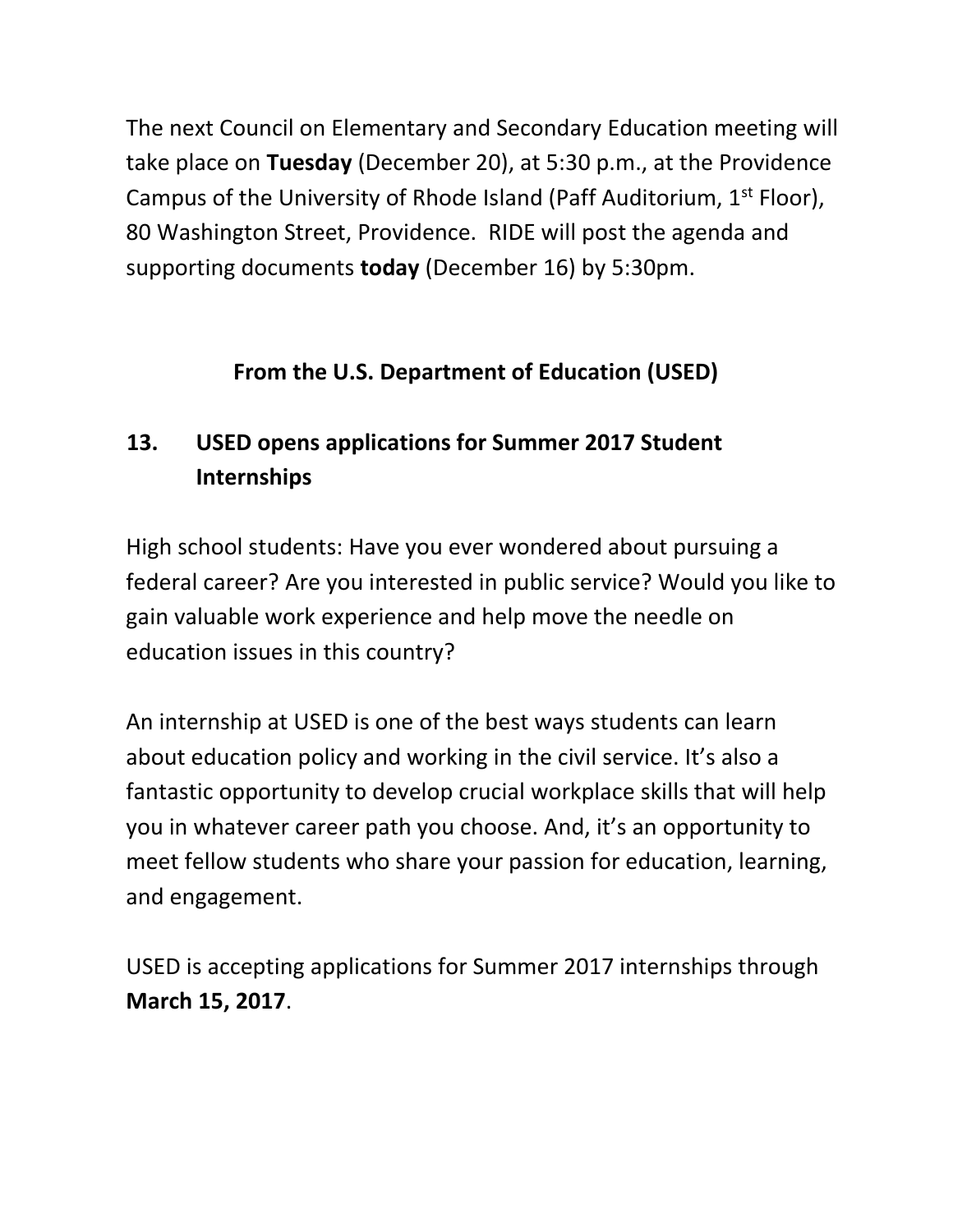[Click here](http://www2.ed.gov/students/prep/job/intern/index.html) for more information or to get started on your application today.

For the full announcement, click [here.](http://blog.ed.gov/2016/12/summer-2017-intern-application/)

## <span id="page-12-0"></span>**14. Arts in Education Program seeking input for 2017 competition**

The Arts in Education (AIE) Program supports nationwide efforts to improve schools in and through the arts as part of a well-rounded education for all students. AIE's grants and technical assistance support a variety of organizations including school districts, non-profit organizations, and other entities through three grant categories: Arts in Education Model Development and Dissemination (AEMDD), Professional Development for Arts Educators (PDAE), and Arts in Education National Program (AENP).

In Fiscal Year 2017, the AIE Program is [preparing a competition for](http://blog.ed.gov/2016/12/arts-in-education-program-seeking-input-for-2017-competition/)  [grants](http://blog.ed.gov/2016/12/arts-in-education-program-seeking-input-for-2017-competition/) in accordance with its authorization under the Every Student Succeeds Act (ESSA), under Section 4642, Assistance for Arts Education, and Subpart 4—Academic Enrichment, which allows for awards to "promote arts education for students, including disadvantaged students and students who are children with disabilities through such activities as:

 professional development for arts educators, teachers, and principals;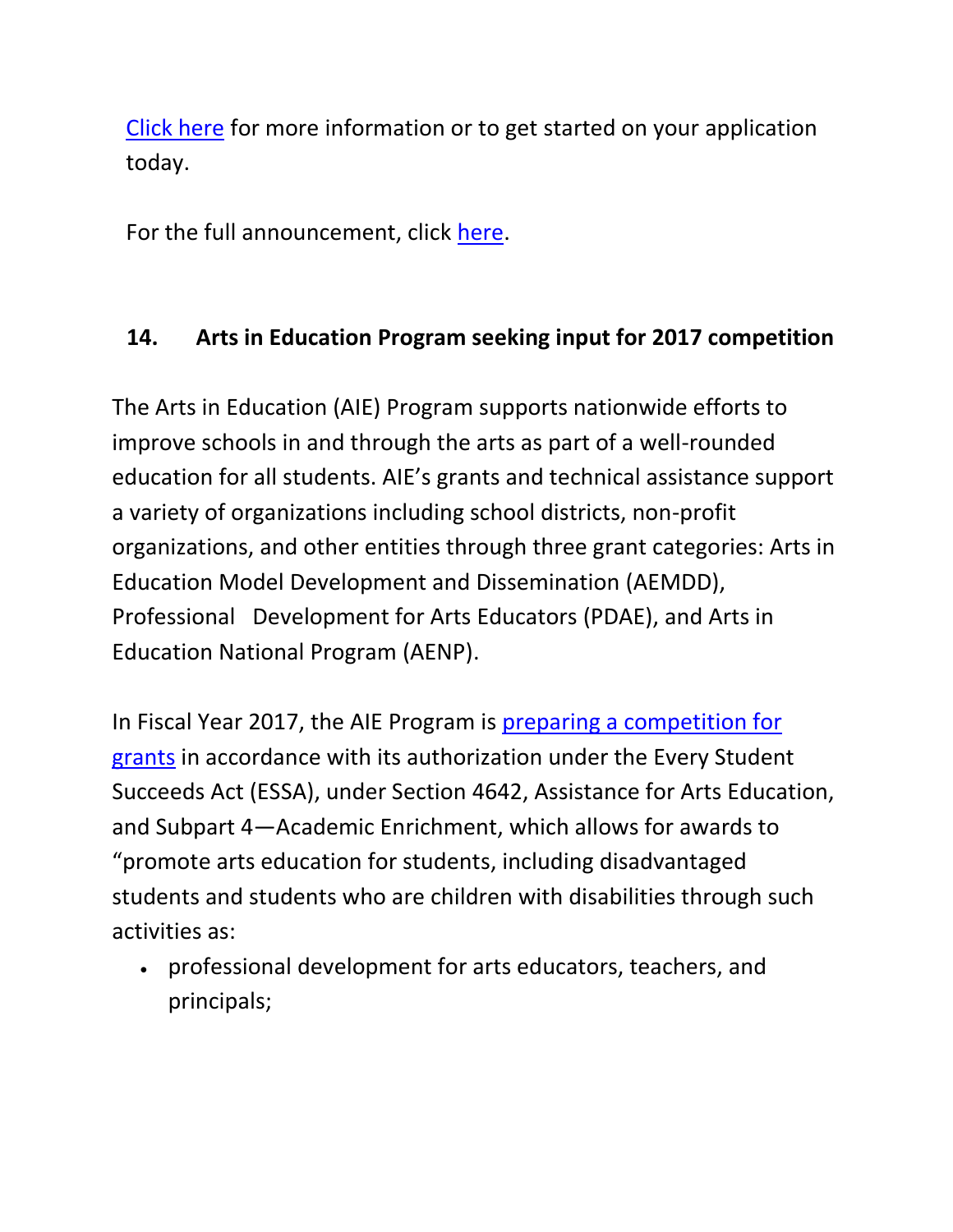- development and dissemination of accessible instructional materials and arts-based educational programming, including online resources, in multiple arts disciplines; and
- community and national outreach activities that strengthen and expand partnerships among schools, local educational agencies, communities, or centers for the arts, including national centers for the arts."

[View the complete details](http://www2.ed.gov/documents/essa-act-of-1965.pdf) on the Assistance for Arts Education section of ESSA.

The AIE Program is accepting comments from stakeholders interested in the new competition until **Monday, January 9, 2017**. Please send them by email to [AIEcompetition@ed.gov.](mailto:AIEcompetition@ed.gov)

Click [here](http://innovation.ed.gov/what-we-do/arts/) to learn more about the AIE program.

# <span id="page-13-0"></span>**15.** *Reminder:* **Applications for School Ambassador Fellowship open**

USED announced the availability of the [online application](http://www2.ed.gov/programs/schoolfellowship/applicant.html) for the 2017- 18 [School Ambassador Fellowship.](http://www2.ed.gov/programs/schoolfellowship/) This program is designed to broaden the agency's Teaching Ambassador Fellowship and Principal Ambassador Fellowship programs to allow other professional school personnel – like counselors, librarians, parent liaisons, and assistant principals – to apply. The goal is to create a cadre of outstanding educators to inform the work of USED, while expanding their own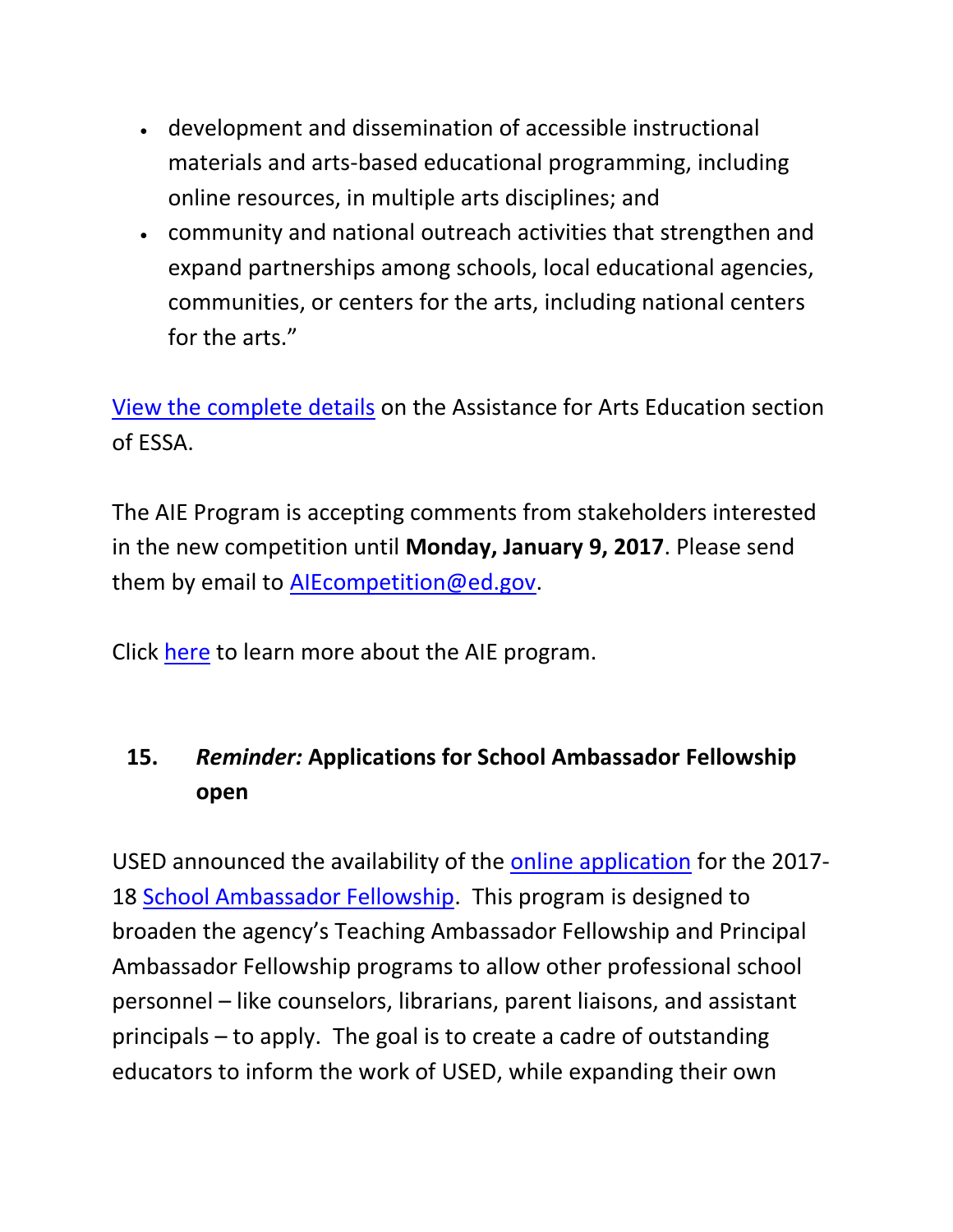knowledge and expertise as they participate in and help lead the national education dialogue.

As in previous years, applicants may choose to apply as Washington Fellows – a full-time appointment where fellows are based in residence at the agency's headquarters in Washington, D.C. – or as Campus Fellows – a part-time appointment where fellows collaborate with the agency while maintaining their regular school responsibilities in their home communities. The application closes **January 23, 2017**.

## **From other organizations**

# <span id="page-14-0"></span>**16. Newport Jazz Assembly Band available for free school performances**

The Newport Jazz Assembly Band is available to do performances at elementary and middle schools starting in January - May 2017, particularly in areas where there aren't music programs. This outreach program is a project of Newport Festivals Foundation, which produces the Newport Jazz and Newport Folk Festivals and is provided at no cost to the schools.

A preview of the program can be seen [here.](http://www.newportfestivalsfoundation.org/programs/)

If your school is interested, please contact Deborah Ross at [deborah@newportfestivalsfoundation.org](mailto:deborah@newportfestivalsfoundation.org) or by calling 212-452-3036.